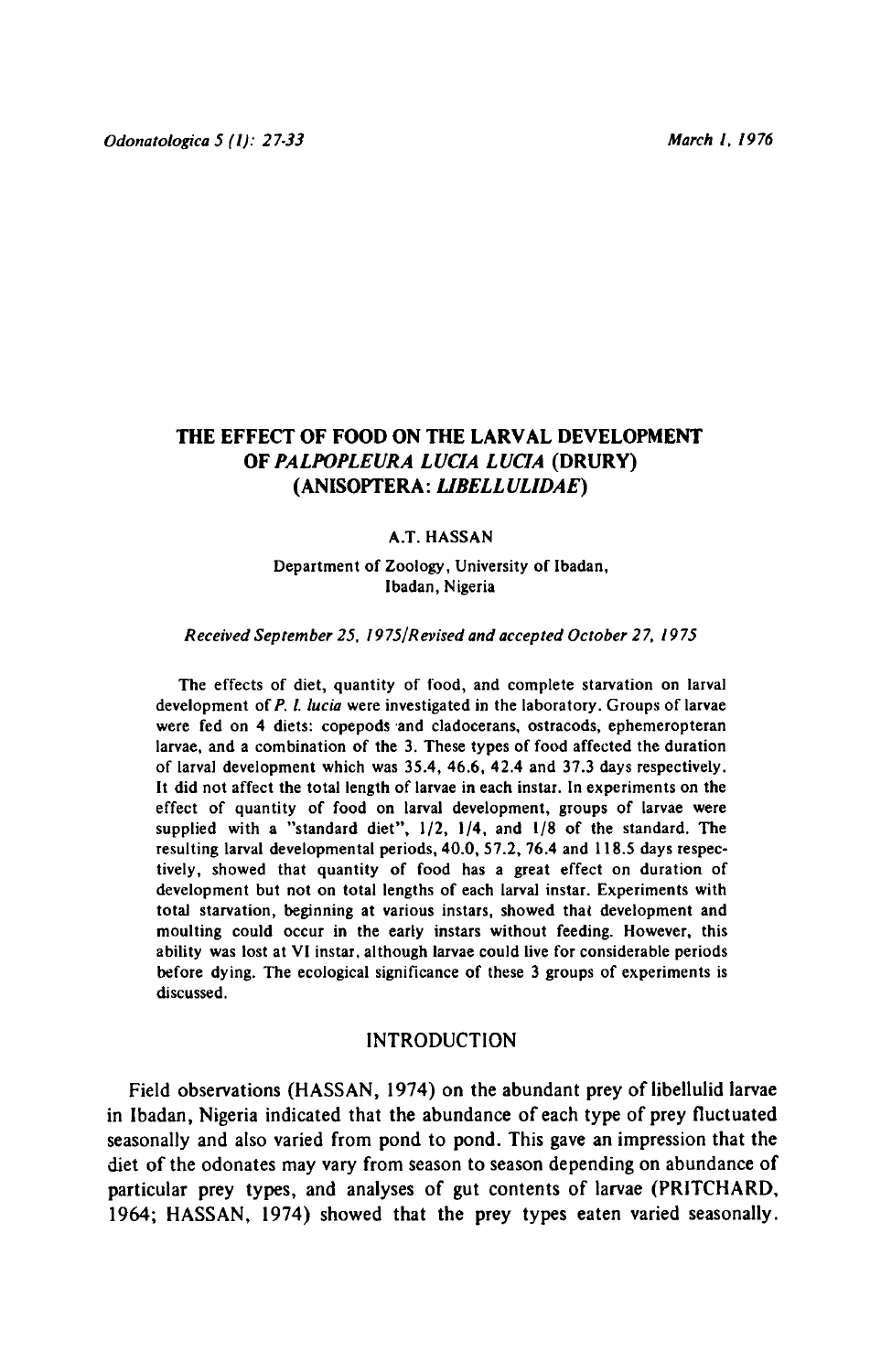Studies on the duration of larval development of <sup>3</sup> libellulids in <sup>a</sup> semi-natural environment (HASSAN, 1974) indicated that scarcity of food may be caused by the abundance of vegetational cover providing hiding places for the prey. This agrees with BENKE's (1972) conclusion that the actual consumption of prey in the field is small compared with their potential consumption. Consequently, laboratory experiments with larvae of Palpopleura lucia lucia (Drury) were designed to test the effects of: (a) different kinds of prey, (b) different quantities, and (c) total starvation at specific instars. Since the productivity of tropical waters varies greatly, these laboratory data should contribute to <sup>a</sup> better understanding of field data.

### REARING TECHNIQUE

Eggs of lucia were obtained directly from ovipositing females in the field. These eggs were incubated in the laboratory in crystallizing dishes at mean room temperature of 28.9°C. The II instar larvae which hatched were used for all experiments. Each newly hatched larva was isolated in <sup>a</sup> crystallizing dish and kept at room temperature for rearing and experimentation. Prey fed to the larvae were; copepods (mostly *Thermocyclops* spp.), cladocerans (mostly Ceriodaphnia spp.), ephemeropteran larvae (Baetidae), and ostracods (Cypris sp.). After each moult the cast skin was removed and the length of each new instar was measured from the tip of the labium to the posterior end of the paraprocts. The duration in days between successive moults was recorded for each larva.

## THE EFFECT OF DIFFERENT DIETS ON LARVAL DEVELOPMENT **METHOD**

Four treatments (A, B. C, D) were set up, each consisting of <sup>10</sup> individuals. Treatment A larvae were fed exclusively on copepods and cladocerans, B only on ostracods, C only on ephemeropteran larvae and D on a combination of the 3. In treatments B, C, D, larval instars II to IV were fed on copepods and cladocerans because these young larvae could not feed on larger ostracods and ephemeropterans. Throughout development, all larvae were supplied with abundant food.

#### RESULTS

Duration of larval development for the 4 treatments is shown in Table I. Larvae fed entirely on copepods and cladocerans (A) completed their development in 35.4 days, those fed on ostracods (B) in 46.6 days, those on ephemeropterans (C) in 42.4 days, and those on <sup>a</sup> combination of the <sup>3</sup> diets completed development in 37.3 days. This result, when tested by analysis of variance was significant (variance ratio = 79.53, at 24 and 3 d.f.; F is significant at 1% level).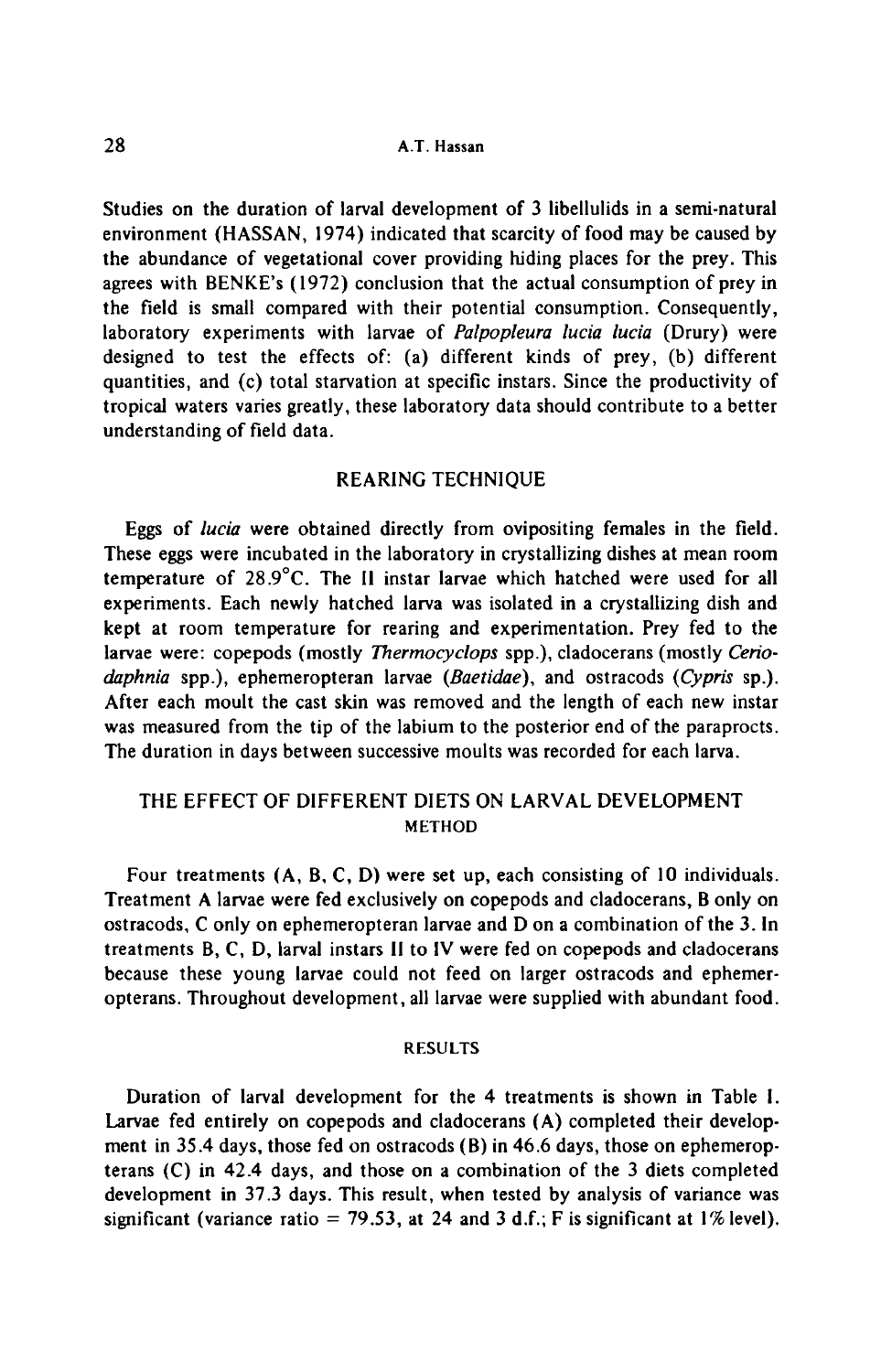| I<br>I<br>I |  |
|-------------|--|
|-------------|--|

The duration of larval development (in days) of Palpopleura lucia lucia under various diets

| Serial<br>number      | Copepoda &<br>Cladocera | Ostracoda | Ephemeroptera | Combination |  |
|-----------------------|-------------------------|-----------|---------------|-------------|--|
|                       | 35                      | 46        | 42            | 37          |  |
| $\overline{2}$        | 36                      |           | 43            | 35          |  |
| 3                     | 36                      | 46        | 45            | 36          |  |
| 4                     | 35                      |           | 45            |             |  |
| 5                     | 37                      |           |               |             |  |
| 6                     | 36                      | 47        | 42            | 37          |  |
| 7                     | 35                      | 47        | 40            | 40          |  |
| 8                     |                         |           | -             | 39          |  |
| 9                     | 35                      |           | 40            |             |  |
| 10                    | 34                      | 47        | 42            |             |  |
| Mean(x)               | 35.4                    | 46.6      | 42.4          | 37.3        |  |
| Standard<br>deviation | ±0.88                   | ±0.55     | ±1.92         | ±1.86       |  |

A comparison of the treatments using <sup>a</sup> t-test shows that treatments <sup>D</sup> and A were significant at 5% level, treatments D and B at 1% level, and treatments D and <sup>C</sup> were significant at 1% level. This shows that different diets have <sup>a</sup> significant effect of duration of larval development. However, there were no significant differences in the average total lengths (Tab. II) of each larval instar subjected to the 4 treatments.

Table II

| Larval<br>instar   | Copepoda &<br>Cladocera | Ostracoda |       | Combination |  |
|--------------------|-------------------------|-----------|-------|-------------|--|
| 11                 | 1.20                    | 1.20      | 1.20  | 1.20        |  |
| Ш                  | 1.54                    | 1.52      | 1.53  | 1.50        |  |
| IV                 | 2.12                    | 2.01      | 2.06  | 1.99        |  |
| V                  | 2.89                    | 2.77      | 2.87  | 2.94        |  |
| VI                 | 3.92                    | 3.73      | 3.82  | 3.91        |  |
| VII                | 5.09                    | 4.99      | 4.92  | 5.19        |  |
| <i><b>VIII</b></i> | 6.89                    | 6.51      | 6.83  | 6.87        |  |
| IX                 | 8.81                    | 8.62      | 8.74  | 8.90        |  |
| X                  | 13.41                   | 12.62     | 13.14 | 13.28       |  |

Average body length (in mm) of Palpopleura lucia lucia larval instars fed on various diets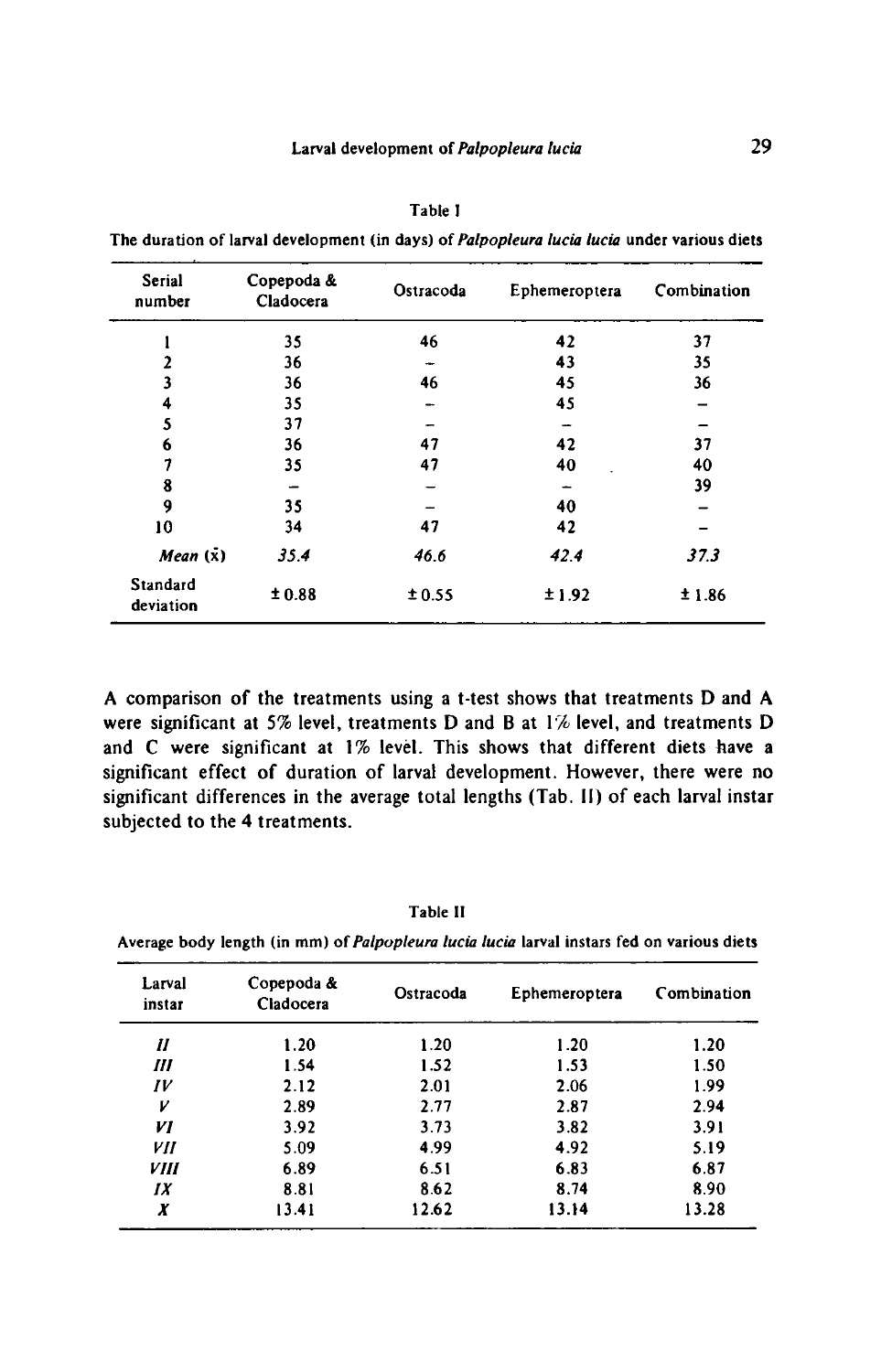## 30 **A.T. Hassan**

# THE EFFECT OF QUANTITY OF FOOD ON LARVAL DEVELOPMENT **METHOD**

Again, <sup>4</sup> treatments (A, B, C, D), each consisting of <sup>10</sup> individuals, were set up. Treatment <sup>A</sup> larvae were fed on <sup>a</sup> diet regarded as standard, <sup>B</sup> larvae on half that amount, <sup>C</sup> on 1/4, and <sup>D</sup> on 1/8. For larval instars ll-IV the standard food was a constant aupply of 80-120 copepods and cladocerans/1 ml pond water; for instars V and beyond the standard was <sup>4</sup> ephemeropterans per day. The choice of ephemeropteran larvae was good because it could be easily quantified. Food for treatments B, C, D was obtained by direct dilution of pond water containing the copepods and cladocerans.

#### RESULTS

For the 4 treatments, the total duration of larval development is shown in Table III. Average duration of larval development increased as the amount of food supplied decreased: on the standard diet, development was complete in 40.0 days, on 1/2 that amount in 57.2, on 1/4 in 74.6, and on 1/8 in 118.5 days. This result was significant when tested by analysis of variance (variance ratio  $=$ 800.27 at <sup>28</sup> and <sup>3</sup> d.f; <sup>F</sup> is significant at 1% level). A comparison of the treatments using t-test shows that all were significant at the 1% level. These

| Palpopleura lucia lucia |                         |           |                 |             |  |  |  |
|-------------------------|-------------------------|-----------|-----------------|-------------|--|--|--|
| <b>Serial</b><br>number | Copepoda &<br>Cladocera | Ostracoda | Ephemeroptera   | Combination |  |  |  |
|                         |                         | 58        |                 | 117         |  |  |  |
|                         | 36                      | 55        |                 | 124         |  |  |  |
|                         | 39                      | 58        | 72              |             |  |  |  |
|                         |                         | 58        |                 | 115         |  |  |  |
|                         | 43                      | 58        | 80              | 118         |  |  |  |
| 6                       | 42                      | 58        | 74              | 124         |  |  |  |
|                         | 40                      | 61        | 78              | 116         |  |  |  |
| 8                       |                         | 58        | 73 <sup>°</sup> | 122         |  |  |  |
|                         | 41                      | 54        | 71              | 112         |  |  |  |

 $10$   $39$   $54$   $74$   $Mean\ (\bar{x})$  40.0 57.2 74.6 118.5

 $\pm 3.26$   $\pm 4.41$ 

 $\pm 2.31$   $\pm 2.20$ 

## Table III

The effect of quantity of food on the duration of larval development (in days) of

deviation

Standard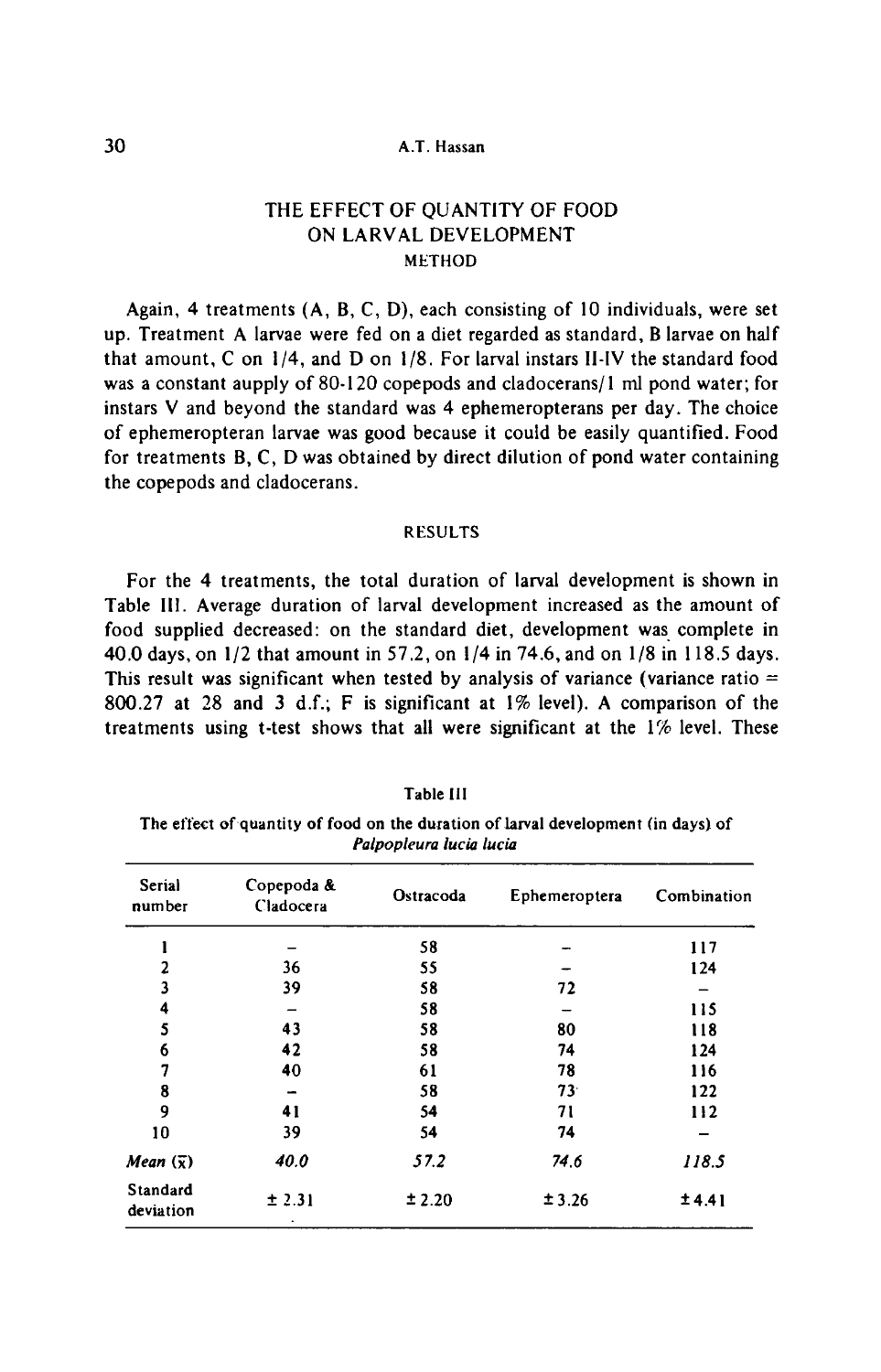| <b>Table IV</b> |  |
|-----------------|--|
|                 |  |

The effect of quantity of food on average body length (in mm) of Palpopleura lucia lucia larval instars

| Larval<br>instar   | Standard           | 1/2 Standard | 1/4 Standard | 1/8 Standard<br>1.20 |  |
|--------------------|--------------------|--------------|--------------|----------------------|--|
| П                  | 1.20               | 1.22         | 1.20         |                      |  |
| Ш                  | 1.50               | 1.54         | 1.55         | 1.50                 |  |
| $I\mathcal{V}$     | 1.99               | 2.02         | 1.96         | 2.03                 |  |
| V                  | 2.96               | 2.70         | 2.76         | 2.69                 |  |
| VI                 | 4.05               | 3.67         | 3.69         | 3.70                 |  |
| VII                | 5.26<br>$\epsilon$ | 4.68         | 4.69         | 4.76                 |  |
| <i><b>VIII</b></i> | 6.90               | 6.50         | 6.59         | 6.12                 |  |
| IX                 | 8.81               | 8.73         | 8.64         | 8.25                 |  |
| X                  | 13.34              | 12.85        | 12.33        | 12.30                |  |

results show that the quantity of food has <sup>a</sup> profound effect on larval development. However, there were no significant differences in the average total lengths (Tab. IV) of each larval instar subjected to the 4 treatments.

# EFFECT OF STARVATION ON LARVAL DEVELOPMENT **METHOD**

Ten treatments were set up, each with <sup>5</sup> individuals. The treatments were as follows: 1 (the control) – adequately fed throughout,  $2 -$  starved from II instar, 3 through  $10 -$  starved from instars III through X. Larvae for each treatment were well fed prior to the instar in which starvation began. Duration of larval development, interval between moults and, when applicable, the ages of the larvae at the instar when they died were recorded.

#### RESULTS

These are summarized in Table V. Larval instars II through V developed and moulted without feeding. Larvae starved in instars II and III averaged <sup>2</sup> moults, whereas those starved in instars IV and V moulted once before dying. No larva in which starvation began at instar VI or later moulted. However, these lived for fairly long periods before dying. The instars and the average number of days lived after starvation began were:  $VI - 6$  (5-8), VII - 7 (6-8), VIII - 9 (7-11),  $IX - 12(11-14)$ ,  $X$  (final)  $- 25(23-28)$ .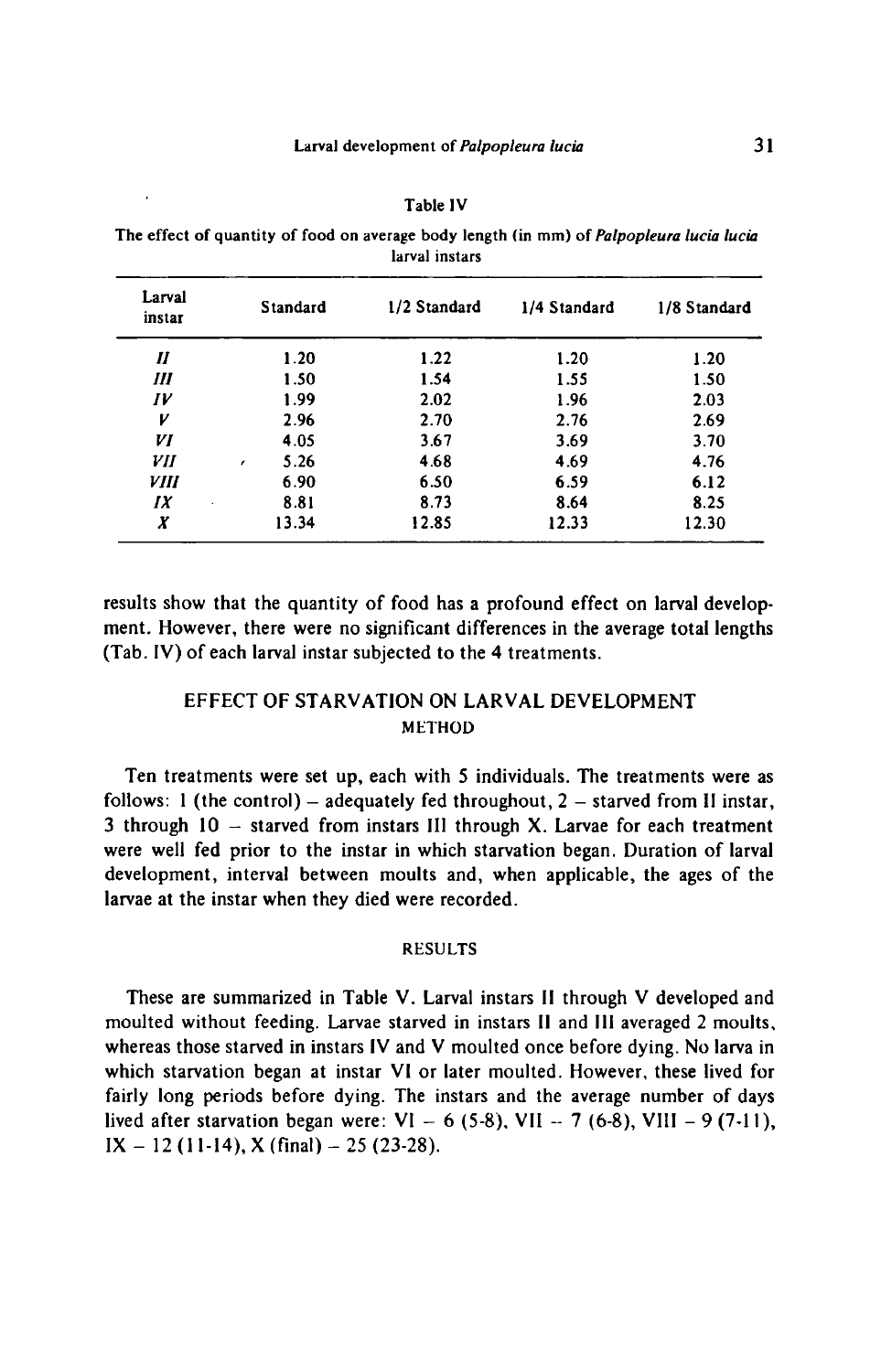#### Table V

Effect of starvation, commencing at definite instars, on the developmentof the larval instars of Palpopleura lucia lucia

| Instar at<br>which<br>starvation |      | Attainment of subsequent instar in days |      |                         |    |             |    |   | Age in days at<br>the instar at<br>which death |                                               |
|----------------------------------|------|-----------------------------------------|------|-------------------------|----|-------------|----|---|------------------------------------------------|-----------------------------------------------|
| was started                      | Ш    | IV                                      | V    | VI                      | VН | <i>VIII</i> | IX | X | <b>Adult</b>                                   | occurred                                      |
| $\boldsymbol{H}$                 | $4*$ | $6*$                                    |      |                         |    |             |    |   |                                                |                                               |
| Ш                                |      | $5*$                                    | 7*   |                         |    |             |    |   |                                                |                                               |
| $_{IV}$                          |      |                                         | $6*$ |                         |    |             |    |   |                                                |                                               |
| V                                |      |                                         |      | $4*$                    |    |             |    |   |                                                | 4                                             |
| VI                               |      |                                         |      |                         |    |             |    |   |                                                | 6                                             |
| VII                              |      |                                         |      |                         |    | ٠           |    |   |                                                | 7                                             |
| VIII                             |      |                                         |      |                         |    |             | ۰  |   |                                                | 9                                             |
| IX                               |      |                                         |      |                         |    |             |    |   |                                                | 12                                            |
| X                                |      |                                         |      |                         |    |             |    |   |                                                | 25                                            |
| Control<br>(fed<br>throughout)   | 3    | 4                                       | 3    | $\overline{\mathbf{3}}$ | 3  | 3           | 4  | 5 | 18                                             | 46<br>(Larval devel-<br>opmental<br>duration) |

\* moults during starvation

+ instar at which death occurred

### **DISCUSSION**

PRITCHARD (1964) and HASSAN (1974) show that survival of larvae in nature is guaranteed by <sup>a</sup> wide variety of prey, and the laboratory results of the present study confirm this. Except for larvae fed exclusively on copepods and cladocerans, those supplied with <sup>a</sup> combination of the <sup>3</sup> food types developed most rapidly. Somewhat similarly, FISCHER (1961) (as quoted by CORBET, 1962) found that Lestes sp., fed exclusively on their own species as prey, grew slightly less rapidly than those fed on <sup>a</sup> more varied diet.

When prey populations decline to critically low levels, the survival of the larvae seems guaranteed because of their ability to withstand partial or total starvation for considerable periods (Tabs. Ill, V). This may be significant in oligotrophic waters. PRITCHARD (1964) noted that one Aeshna interrupta lineata Walker larva lived for 59 days without food. AGUESSE & TESTARD (1972) stated that the ability of larvae to withstand starvation is an important adaptation to the food available in their biotope. The laboratory results of the present study seem to confirm this conclusion.